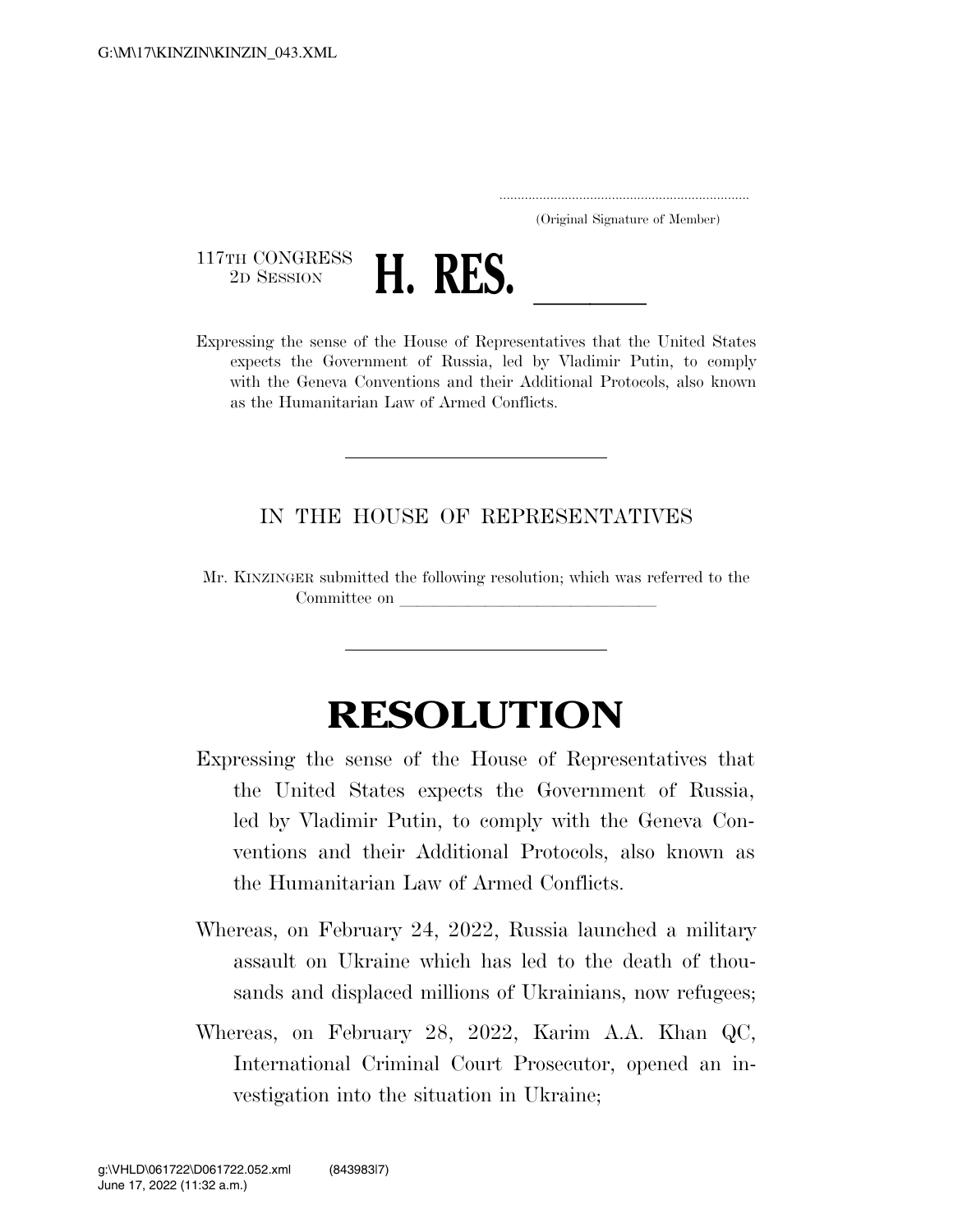- Whereas the Armed Forces of Ukraine are the official military forces of Ukraine, and they are the principal defensive force against any aggression against the sovereign state of Ukraine;
- Whereas President of Ukraine Volodymyr Zelensky created the International Legion of Defense of Ukraine, consisting of foreign citizens wishing to join the resistance against the Russian occupants and fight for global security;
- Whereas all legitimate members of the International Legion of Defense of Ukraine are recognized as official members of the Armed Forces of Ukraine;
- Whereas the Geneva Conventions and Additional Protocols are the core of international humanitarian law, and many rules contained in these treaties are considered customary international law, binding on all states, whether or not they have ratified the treaties;
- Whereas the Governments of Ukraine and Russia are parties to the Geneva Conventions and Additional Protocols;
- Whereas Article 13 of Part II of the Second Geneva Convention states, ''Prisoners of war must at all times be humanely treated. Any unlawful act or omission by the Detaining Power causing death or seriously endangering the health of a prisoner of war in its custody is prohibited, and will be regarded as a serious breach of the present Convention.'';
- Whereas Article 14 of Part II of the Second Geneva Convention states, ''Prisoners of war are entitled in all circumstances to respect for their persons and their honour . . . Prisoners of war shall retain the full civil capacity which they enjoyed at the time of their capture. The De-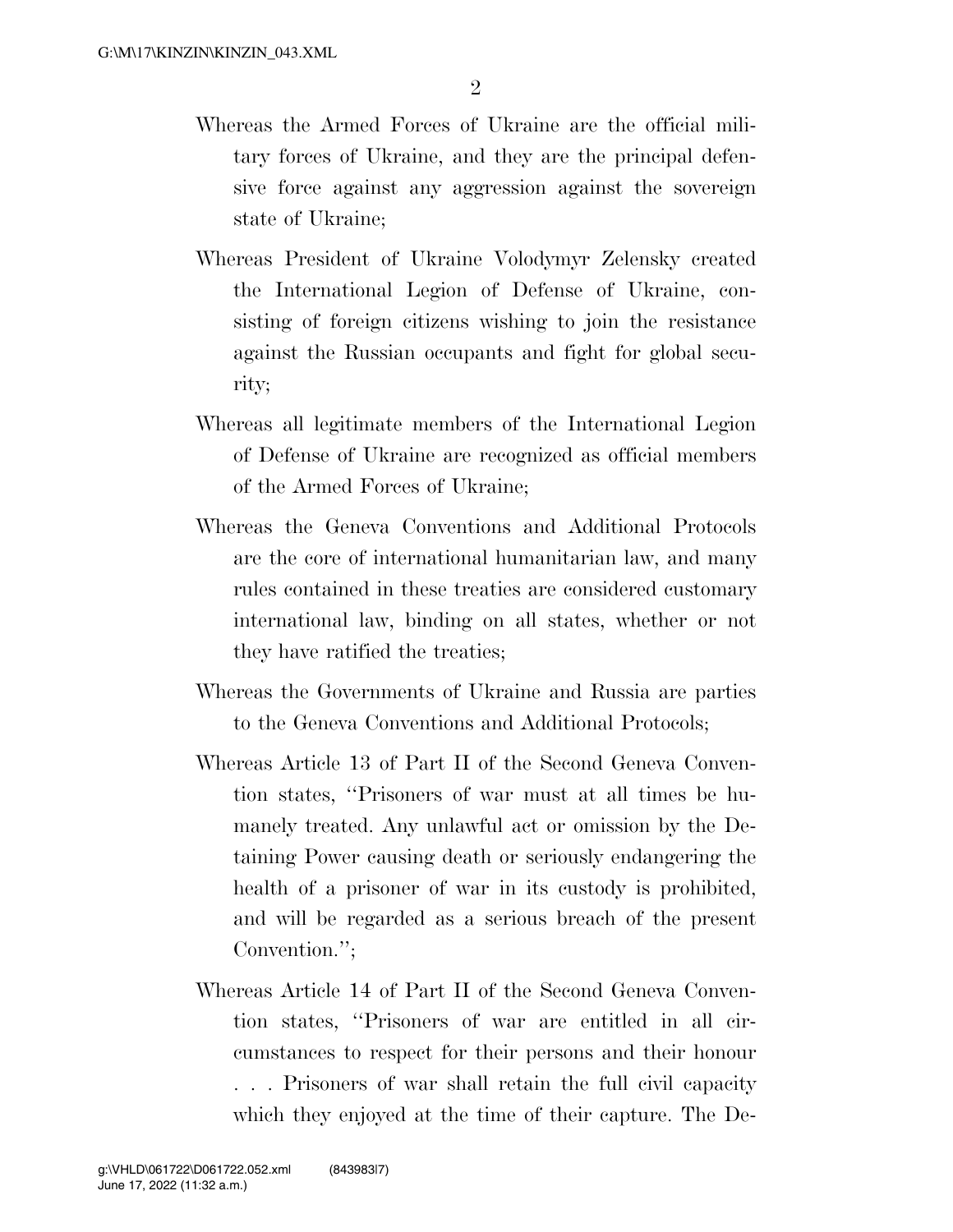3

taining Power may not restrict the exercise, either within or without its own territory, of the rights such capacity confers except in so far as the captivity requires.'';

- Whereas Article 15 of Part II of the Second Geneva Convention states, ''The Power detaining prisoners of war shall be bound to provide free of charge for their maintenance and for the medical attention required by their state of health.":
- Whereas Article 16 of Part II of the Second Geneva Convention states, ''Taking into consideration the provisions of the present Convention relating to rank and sex, and subject to any privileged treatment which may be accorded to them by reason of their state of health, age or professional qualifications, all prisoners of war shall be treated alike by the Detaining Power, without any adverse distinction based on race, nationality, religious belief or political opinions, or any other distinction founded on similar criteria.'';
- Whereas Article 17 of Part III, Section I of the Second Geneva Convention states, ''No physical or mental torture, nor any other form of coercion, may be inflicted on prisoners of war to secure from them information of any kind whatever. Prisoners of war who refuse to answer may not be threatened, insulted, or exposed to any unpleasant or disadvantageous treatment of any kind. Prisoners of war who, owing to their physical or mental condition, are unable to state their identity, shall be handed over to the medical service. The identity of such prisoners shall be established by all possible means, subject to the provisions of the preceding paragraph.'';
- Whereas Article 18 of Part III, Section I of the Second Geneva Convention states, ''All effects and articles of personal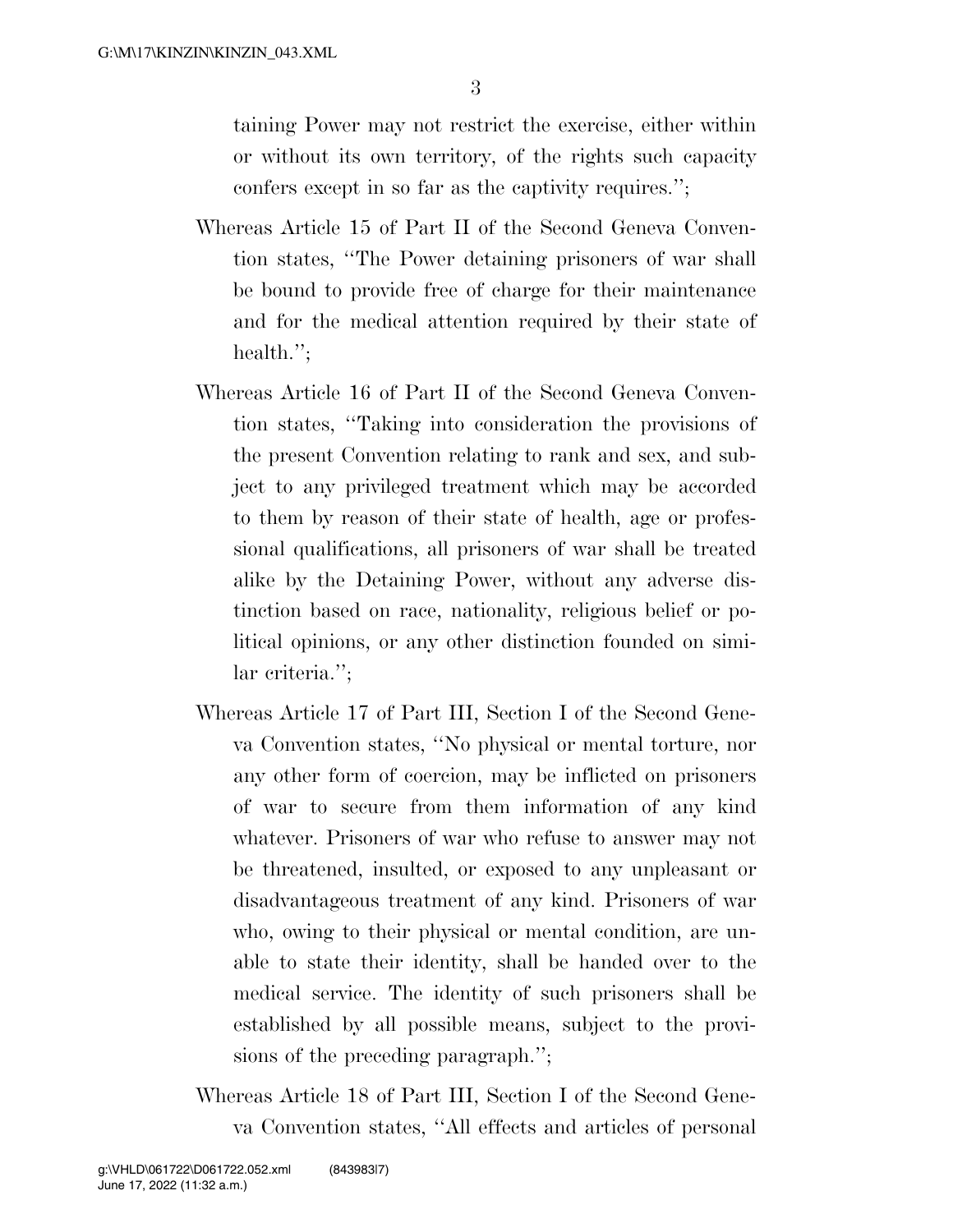use, except arms, horses, military equipment and military documents shall remain in the possession of prisoners of war, likewise their metal helmets and gas masks and like articles issued for personal protection. Effects and articles used for their clothing or feeding shall likewise remain in their possession, even if such effects and articles belong to their regulation military equipment. At no time should prisoners of war be without identity documents. The Detaining Power shall supply such documents to prisoners of war who possess none. Badges of rank and nationality, decorations and articles having above all a personal or sentimental value may not be taken from prisoners of war . . . The Detaining Power may withdraw articles of value from prisoners of war only for reasons of security; when such articles are withdrawn, the procedure laid down for sums of money impounded shall apply.'';

- Whereas Article 19 of Part III, Section I of the Second Geneva Convention states, ''Prisoners of war shall be evacuated, as soon as possible after their capture, to camps situated in an area far enough from the combat zone for them to be out of danger. Only those prisoners of war who, owing to wounds or sickness, would run greater risks by being evacuated than by remaining where they are, may be temporarily kept back in a danger zone. Prisoners of war shall not be unnecessarily exposed to danger while awaiting evacuation from a fighting zone.";
- Whereas Article 20 of Part III, Section I of the Second Geneva Convention states, ''The evacuation of prisoners of war shall always be effected humanely and in conditions similar to those for the forces of the Detaining Power in their changes of station. The Detaining Power shall sup-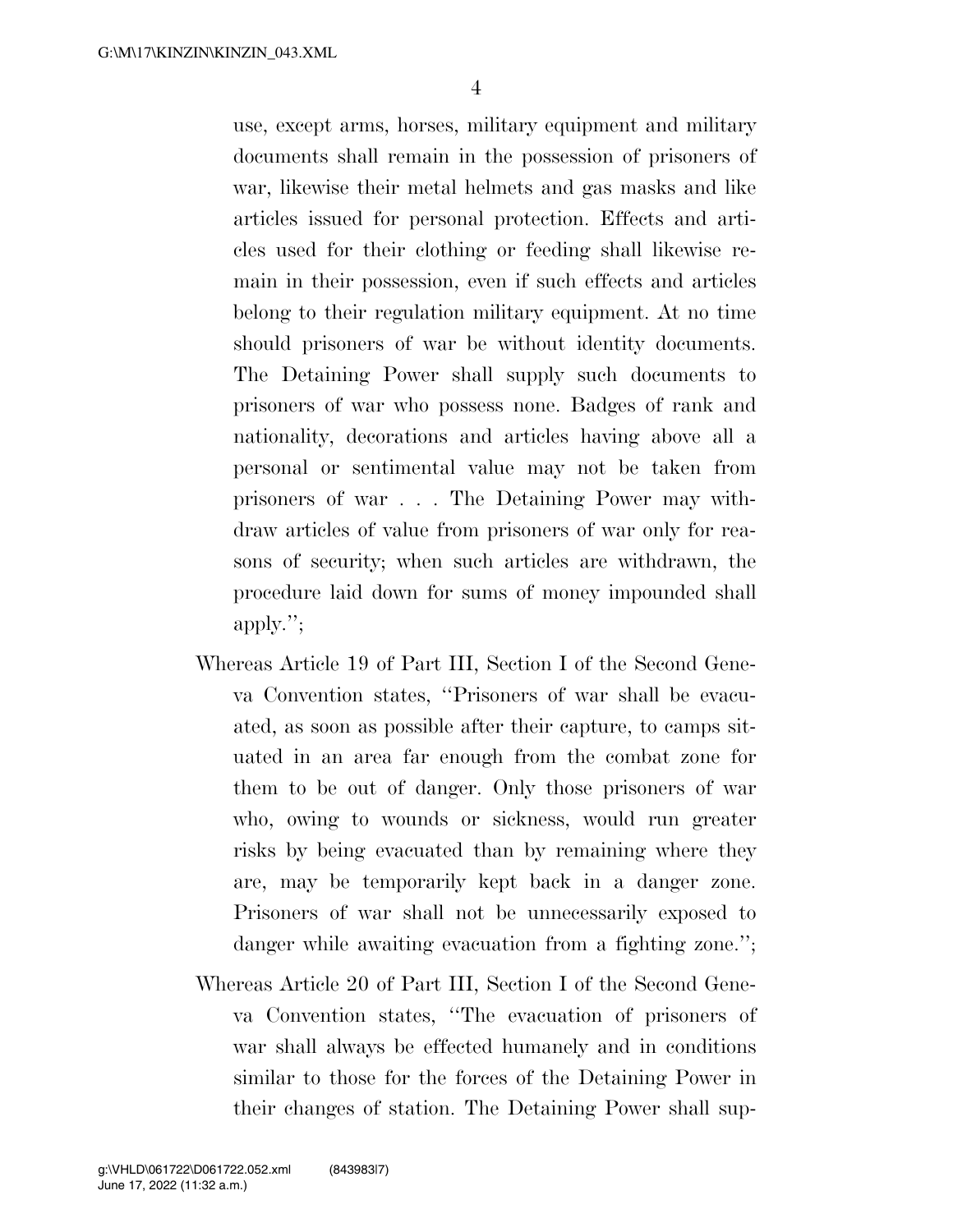ply prisoners of war who are being evacuated with sufficient food and potable water, and with the necessary clothing and medical attention. The Detaining Power shall take all suitable precautions to ensure their safety during evacuation, and shall establish as soon as possible a list of the prisoners of war who are evacuated. If prisoners of war must, during evacuation, pass through transit camps, their stay in such camps shall be as brief as possible.'';

- Whereas Article 22 of Part III, Section II, Chapter I of the Second Geneva Convention states, ''Prisoners of war may be interned only in premises located on land and affording every guarantee of hygiene and healthfulness. Except in particular cases which are justified by the interest of the prisoners themselves, they shall not be interned in penitentiaries. Prisoners of war interned in unhealthy areas, or where the climate is injurious for them, shall be removed as soon as possible to a more favourable climate. The Detaining Power shall assemble prisoners of war in camps or camp compounds according to their nationality, language and customs, provided that such prisoners shall not be separated from prisoners of war belonging to the armed forces with which they were serving at the time of their capture, except with their consent.'';
- Whereas Article 23 of Part III, Section II, Chapter I of the Second Geneva Convention states, ''No prisoner of war may at any time be sent to or detained in areas where he may be exposed to the fire of the combat zone, nor may his presence be used to render certain points or areas immune from military operations. Prisoners of war shall have shelters against air bombardment and other hazards of war, to the same extent as the local civilian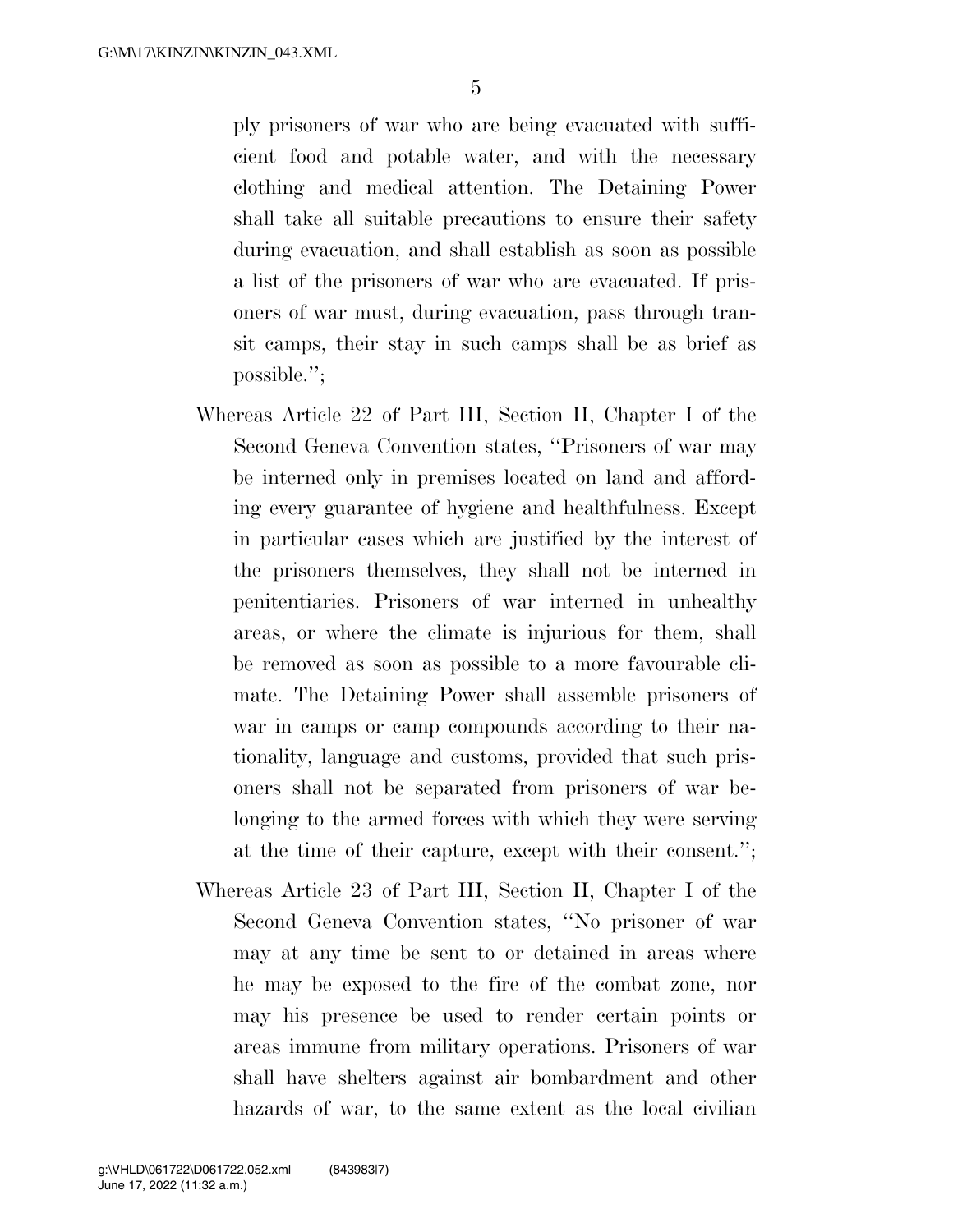population. With the exception of those engaged in the protection of their quarters against the aforesaid hazards, they may enter such shelters as soon as possible after the giving of the alarm. Any other protective measure taken in favour of the population shall also apply to them. Detaining Powers shall give the Powers concerned, through the intermediary of the Protecting Powers, all useful information regarding the geographical location of prisoner of war camps.'';

- Whereas Article 25 of Part III, Section II, Chapter II of the Second Geneva Convention states, ''Prisoners of war shall be quartered under conditions as favourable as those for the forces of the Detaining Power who are billeted in the same area. The said conditions shall make allowance for the habits and customs of the prisoners and shall in no case be prejudicial to their health. The foregoing provisions shall apply in particular to the dormitories of prisoners of war as regards both total surface and minimum cubic space, and the general installations, bedding and blankets. The premises provided for the use of prisoners of war individually or collectively, shall be entirely protected from dampness and adequately heated and lighted, in particular between dusk and lights out. All precautions must be taken against the danger of fire. In any camps in which women prisoners of war, as well as men, are accommodated, separate dormitories shall be provided for them.'';
- Whereas Article 26 of Part III, Section II, Chapter II of the Second Geneva Convention states, ''The basic daily food rations shall be sufficient in quantity, quality and variety to keep prisoners of war in good health and to prevent loss of weight or the development of nutritional defi-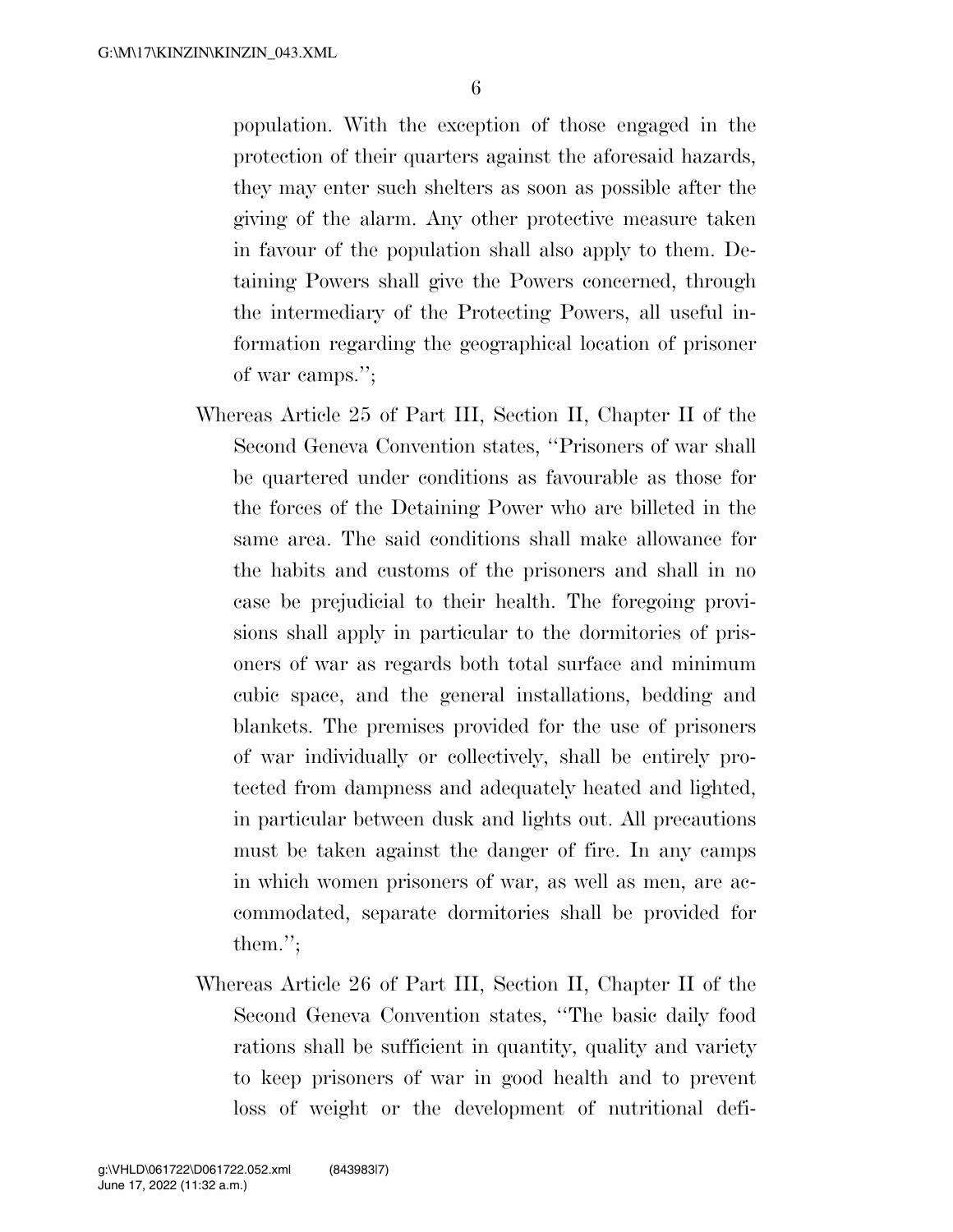7

ciencies. Account shall also be taken of the habitual diet of the prisoners. The Detaining Power shall supply prisoners of war who work with such additional rations as are necessary for the labour on which they are employed. Sufficient drinking water shall be supplied to prisoners of war. The use of tobacco shall be permitted. Prisoners of war shall, as far as possible, be associated with the preparation of their meals; they may be employed for that purpose in the kitchens. Furthermore, they shall be given the means of preparing, themselves, the additional food in their possession. Adequate premises shall be provided for messing. Collective disciplinary measures affecting food are prohibited.'';

- Whereas Article 27 of Part III, Section II, Chapter II of the Second Geneva Convention states, ''Clothing, underwear and footwear shall be supplied to prisoners of war in sufficient quantities by the Detaining Power, which shall make allowance for the climate of the region where the prisoners are detained. Uniforms of enemy armed forces captured by the Detaining Power should, if suitable for the climate, be made available to clothe prisoners of war. The regular replacement and repair of the above articles shall be assured by the Detaining Power. In addition, prisoners of war who work shall receive appropriate clothing, wherever the nature of the work demands.'';
- Whereas Article 29 of Part III, Section II, Chapter III of the Second Geneva Convention states, ''The Detaining Power shall be bound to take all sanitary measures necessary to ensure the cleanliness and healthfulness of camps, and to prevent epidemics. Prisoners of war shall have for their use, day and night, conveniences which conform to the rules of hygiene and are maintained in a constant state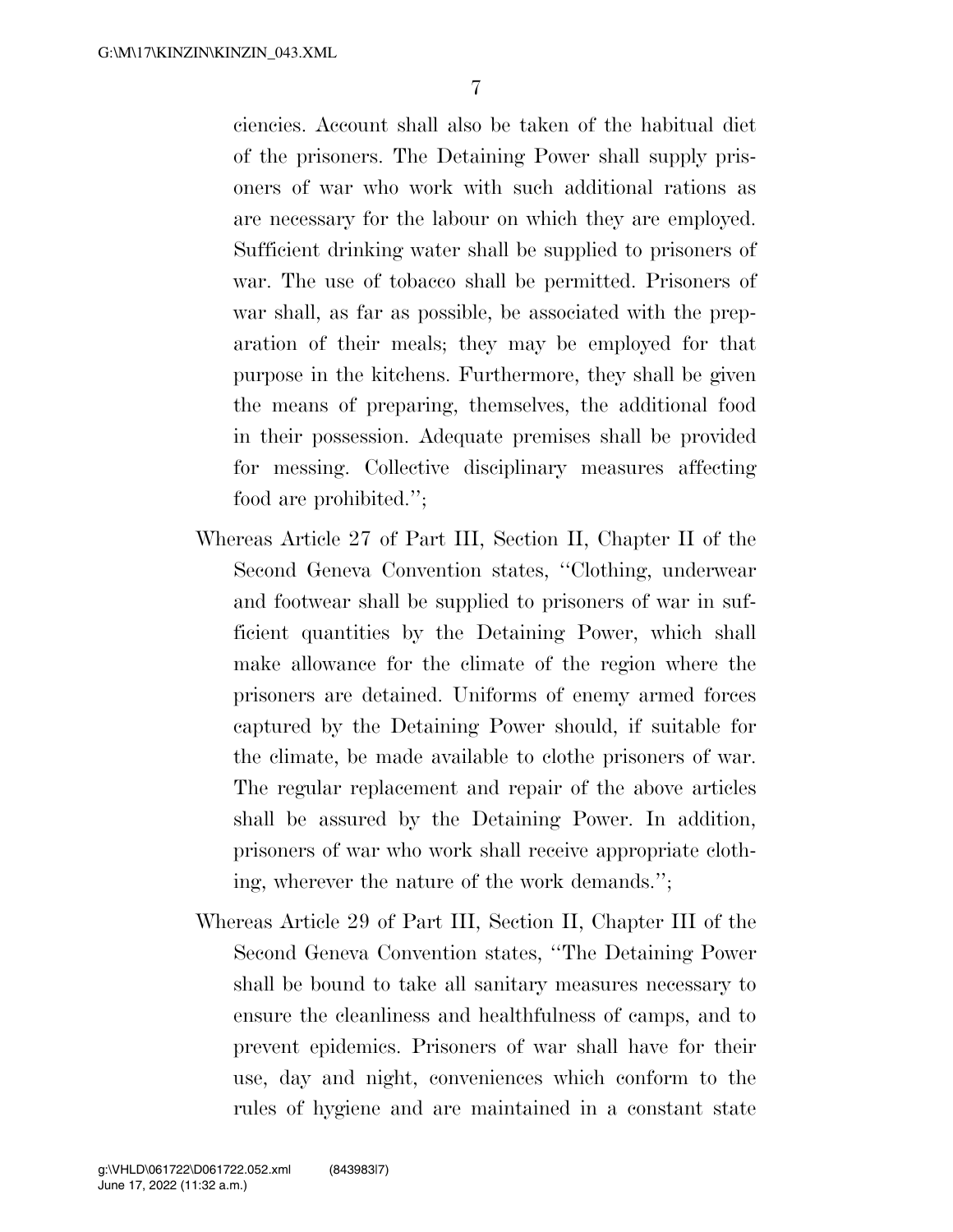of cleanliness. In any camps in which women prisoners of war are accommodated, separate conveniences shall be provided for them. Also, apart from the baths and showers with which the camps shall be furnished, prisoners of war shall be provided with sufficient water and soap for their personal toilet and for washing their personal laundry; the necessary installations, facilities and time shall be granted them for that purpose.'';

Whereas Article 30 of Part III, Section II, Chapter III of the Second Geneva Convention states, ''Every camp shall have an adequate infirmary where prisoners of war may have the attention they require, as well as appropriate diet. Isolation wards shall, if necessary, be set aside for cases of contagious or mental disease. Prisoners of war suffering from serious disease, or whose condition necessitates special treatment, a surgical operation or hospital care, must be admitted to any military or civilian medical unit where such treatment can be given, even if their repatriation is contemplated in the near future. Special facilities shall be afforded for the care to be given to the disabled, in particular to the blind, and for their rehabilitation, pending repatriation. Prisoners of war shall have the attention, preferably, of medical personnel of the Power on which they depend and, if possible, of their nationality. Prisoners of war may not be prevented from presenting themselves to the medical authorities for examination. The detaining authorities shall, upon request, issue to every prisoner who has undergone treatment, an official certificate indicating the nature of his illness or injury, and the duration and kind of treatment received. A duplicate of this certificate shall be forwarded to the Central Prisoners of War Agency. The costs of treatment, including those of any apparatus necessary for the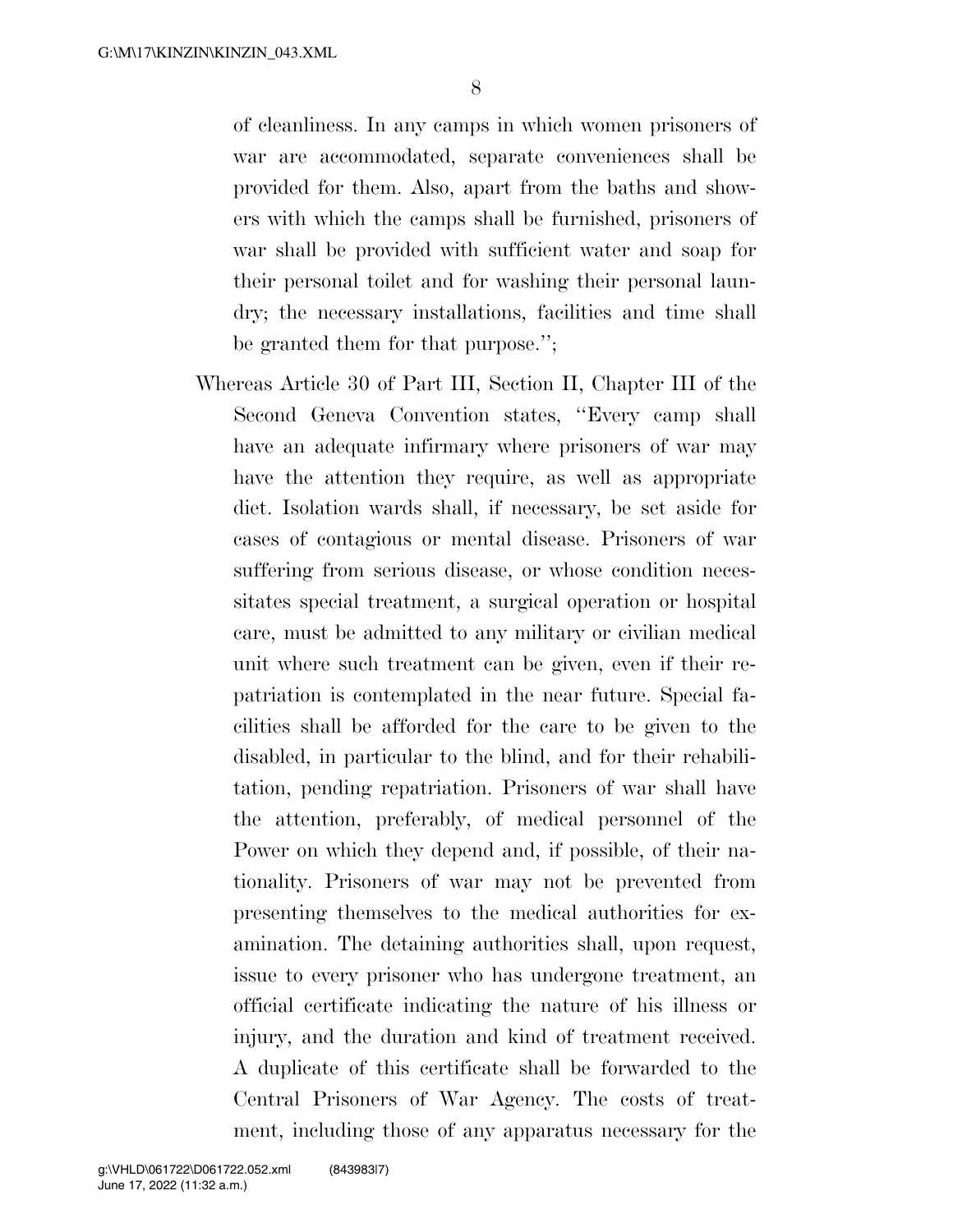maintenance of prisoners of war in good health, particularly dentures and other artificial appliances, and spectacles, shall be borne by the Detaining Power.'';

- Whereas Article 31 of Part III, Section II, Chapter III of the Second Geneva Convention states, ''Medical inspections of prisoners of war shall be held at least once a month. They shall include the checking and the recording of the weight of each prisoner of war. Their purpose shall be, in particular, to supervise the general state of health, nutrition and cleanliness of prisoners and to detect contagious diseases, especially tuberculosis, malaria and venereal disease. For this purpose the most efficient methods available shall be employed, e.g. periodic mass miniature radiography for the early detection of tuberculosis.''; and
- Whereas Part III, Section II, Chapters IV, V, VI, and VIII, and additional Sections III, IV, and V of the Second Geneva Convention and their Additional Protocols shall also be abided and are applicable to all prisoners of war under the internment of the Government of Russia: Now, therefore, be it
	- 1 *Resolved,* That the House of Representatives—
	- 2 (1) demands the Government of Russia to treat 3 all forcibly detained people with dignity and abide by 4 the Geneva Conventions and their Additional Proto-5 cols, also known as the Humanitarian Law of Armed 6 Conflicts;
- 7 (2) urges the United States and members of the 8 North Atlantic Treaty Organization to closely mon-9 itor the treatment of prisoners of war and ensure